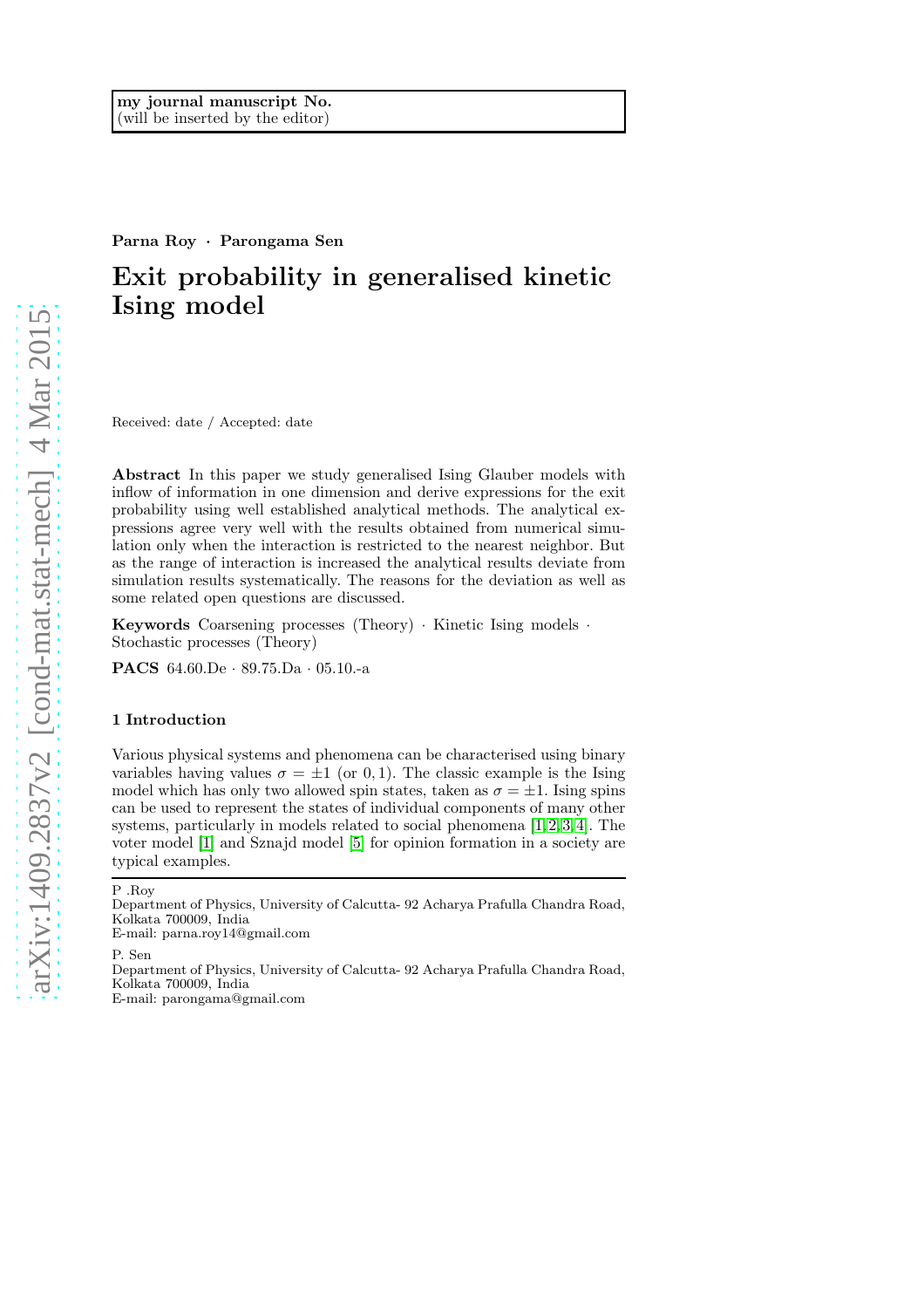When the dynamics of ordering is studied in such systems, one usually starts with a fraction  $x$  of the variables having value 1 and the rest equal to  $-1$ .  $x = \frac{1}{2}$  corresponds to a completely random initial state. In one dimension, usually all models with binary variables end up in a consensus state with all particle states having values 1 (or  $-1$ ). The two absorbing states occur with different probability. As a function of  $x$ , the probability that all particles end up in a state 1 is called the exit probability  $E(x)$ .

Recently a lot of effort has been put to identify the characteristic features of exit probability for models in one dimension. While for the Ising model with Glauber dynamics,  $E(x) = x$  is an exact result, in the Sznajd model the variation of  $E(x)$  is nonlinear [\[6,](#page-12-5)7,8]. Extending only to the next nearest neighbor, the generalised Ising model studied in [\[6\]](#page-12-5) showed that the results were identical with the Sznajd model. This led to the idea that exit probability can have nonlinear variations for both inflow and outflow dynamics (examples are the Ising and the Sznajd models respectively). Introducing further neighbor interaction, asymmetry and fluctuations, the exit probability has been studied in Ising Glauber models [\[6,](#page-12-5) [9\]](#page-12-8); once again nonlinear variations are observed. There is one school of thought that  $E(x)$ has a step function like behaviour for all one dimensional models [\[10\]](#page-12-9). However this has been observed only in certain cases e.g. when one introduces a neighbouring domain size dependent dynamics [\[11,](#page-12-10) [12\]](#page-12-11) or in a mean field like approximation for the nonlinear  $q$  voter model [\[13\]](#page-12-12). These recent results heve generated a lot of interest in the study of exit probability in dynamical spin models.

Most of the available results are obtained by numerical simulation when the range of interaction exceeds beyond nearest neighbor and/or other features are introduced in the Ising Glauber (IG) model. Universal forms for  $E(x)$  for Ising Glauber models [\[9\]](#page-12-8) and the nonlinear q voter model [\[14\]](#page-12-13) have been proposed although there is an existing controversy regarding its validity [\[13,](#page-12-12) [15\]](#page-12-14) for the latter. For the so called generalised Ising Glauber models, we have obtained an expression of  $E(x)$  using Kirkwood approximation (KA) following [\[16\]](#page-12-15). However, an additional assumption has to be used along with KA to obtain the results [\[7,](#page-12-6) [16\]](#page-12-15). Kirkwood approximation has proven quite successful in a variety of application to reaction kinetics [\[17\]](#page-13-0). Also for Sznajd model this approach gives very good agreement with computer simulation results [\[7,](#page-12-6) [8\]](#page-12-7).

To derive  $E(x)$  using Kirkwood approximation (KA) one has to consider the master equation for the probability distribution of a given spin configuration  $P(\sigma_1, \ldots \sigma_N, t)$  as,

$$
\frac{d}{dt}P((\sigma_1,\ldots,\sigma_N);t) = -\sum_j w(\sigma_j)P(\sigma_1,\ldots,\sigma_j,\ldots,\sigma_N;t) \n+ \sum_j w(-\sigma_j)P(\sigma_1,\ldots,-\sigma_j,\ldots,\sigma_N;t),
$$

where  $w(\sigma_i)$  be the probability per unit time that the *j*th spin flips from  $\sigma_j$  to  $-\sigma_j$  which we refer to as flipping rate.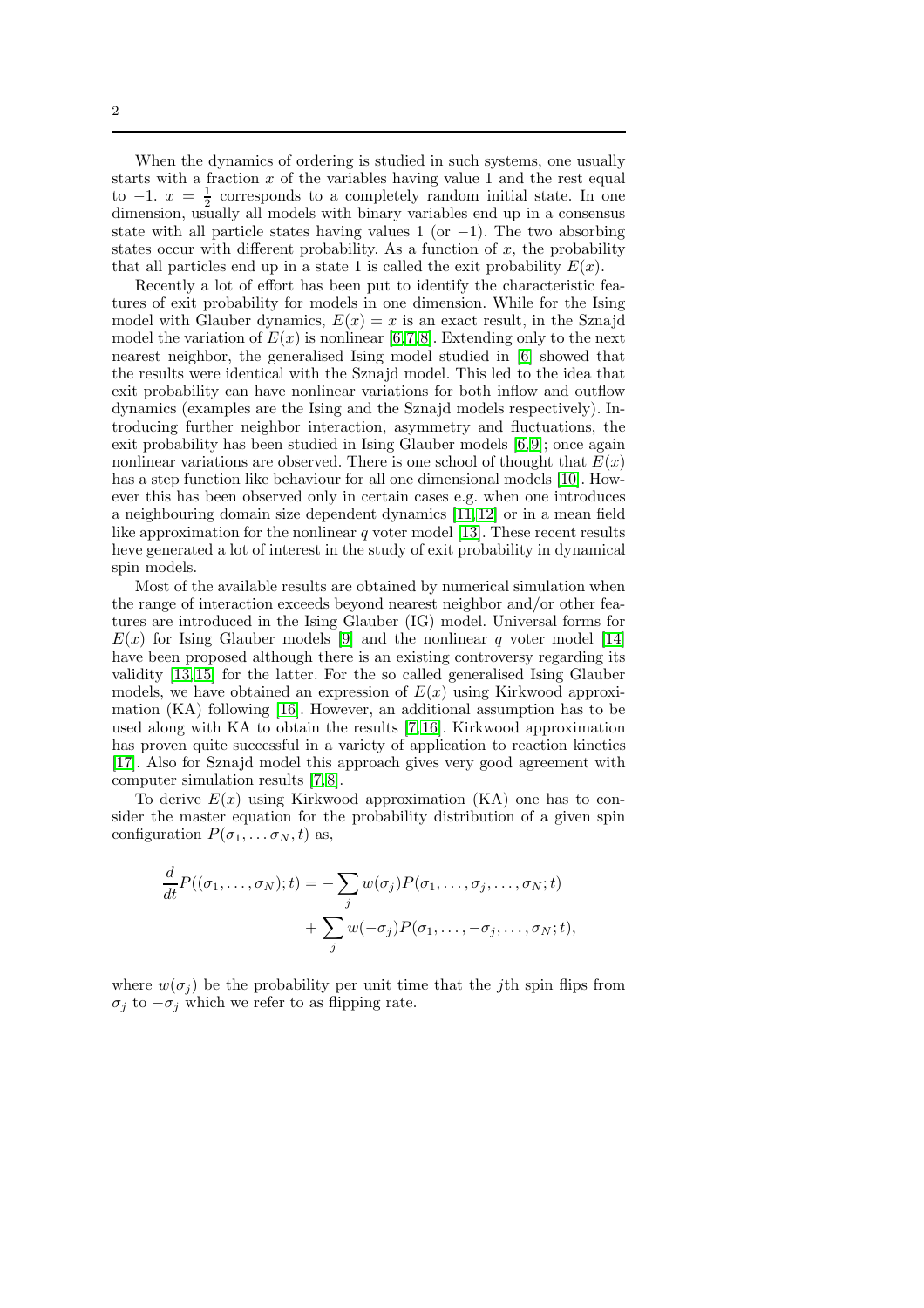Using this master equation the mean value of the  $j$ th spin

$$
\langle \sigma_j \rangle = \sum_{\{\sigma\}} \sigma_j P(\sigma; t)
$$

evolves as

<span id="page-2-2"></span>
$$
\frac{d}{dt}\langle \sigma_j \rangle = -2 \langle w(\sigma_j) \sigma_j \rangle \tag{1}
$$

and the nearest-neighbor correlation function  $\langle \sigma_i \sigma_{i+1} \rangle$  evolves as,

<span id="page-2-3"></span>
$$
\frac{d}{dt}\langle \sigma_j \sigma_{j+1} \rangle = -2 \langle \sigma_j \sigma_{j+1} \{ w(\sigma_j) + w(\sigma_{j+1}) \} \rangle.
$$
 (2)

Because of spatial homogeneity all  $\langle \sigma_i \rangle$  are identical and we write the magnetisation as  $m \equiv \langle \sigma_i \rangle$ . The two-spin correlation  $\langle \sigma_i \sigma_{i+1} \rangle$  is written as  $m<sub>2</sub>$ .

In the Kirkwood approximation the 3-spin correlation function is decoupled as

<span id="page-2-1"></span>
$$
\langle \sigma_{j-1} \sigma_j \sigma_{j+1} \rangle \approx m m_2 \tag{3}
$$

and the 4-point function is factorized as the product of 2- point functions,

<span id="page-2-4"></span>
$$
\langle \sigma_{j-1} \sigma_j \sigma_{j+1} \sigma_{j+2} \rangle \approx m_2^2. \tag{4}
$$

We have used another approximation given in [\[7,](#page-12-6) [16\]](#page-12-15). It is assumed that  $\langle \sigma_i \sigma_{i+n} \rangle$  only weakly depends on distance n. This is justified if the domains are large i.e. at later stages of the evolution. In this paper we needed to assume

<span id="page-2-0"></span>
$$
\langle \sigma_i \sigma_{i+n} \rangle \equiv m_2 \tag{5}
$$

for  $1 \le n \le 4$ . The boundary conditions at time  $t = 0$  and  $t = \infty$  are

$$
m(0) = 2x - 1
$$

and

$$
m(\infty) = 2E(x) - 1.
$$

Since initially all the spins are uncorrelated, we also have  $m_2(0) = m(0)^2$ .

Here we have studied  $E(x)$  for models with nearest and next nearest neighbor interaction in one dimension using Kirkwood approximation and the approximation given in equation [\(5\)](#page-2-0). For all the models considered here, numerical results for  $E(x)$  were reported in an earlier study [\[9\]](#page-12-8) showing strong dependence on the model parameters. It is possible to obtain approximate results for  $E(x)$  in all these models using equations [\(3-](#page-2-1)[5\)](#page-2-0) and also compare them with the numerical ones.

For each of the models considered, we evaluate  $w(\sigma_i)$  at zero temperature. Solving the equations of motion and applying the above boundary conditions we obtain an expression of  $E(x)$ . In section II we calculate the exit probability for a generalised IG model with nearest neighbor interaction and in section III we calculate the exit probability for generalised IG models with next nearest neighbor interaction. In section IV we have made comparison with the simulation results. In section V the results are discussed and we conclude that this method works very well for models with nearest neighbor interaction but not so good for models with long ranged interaction.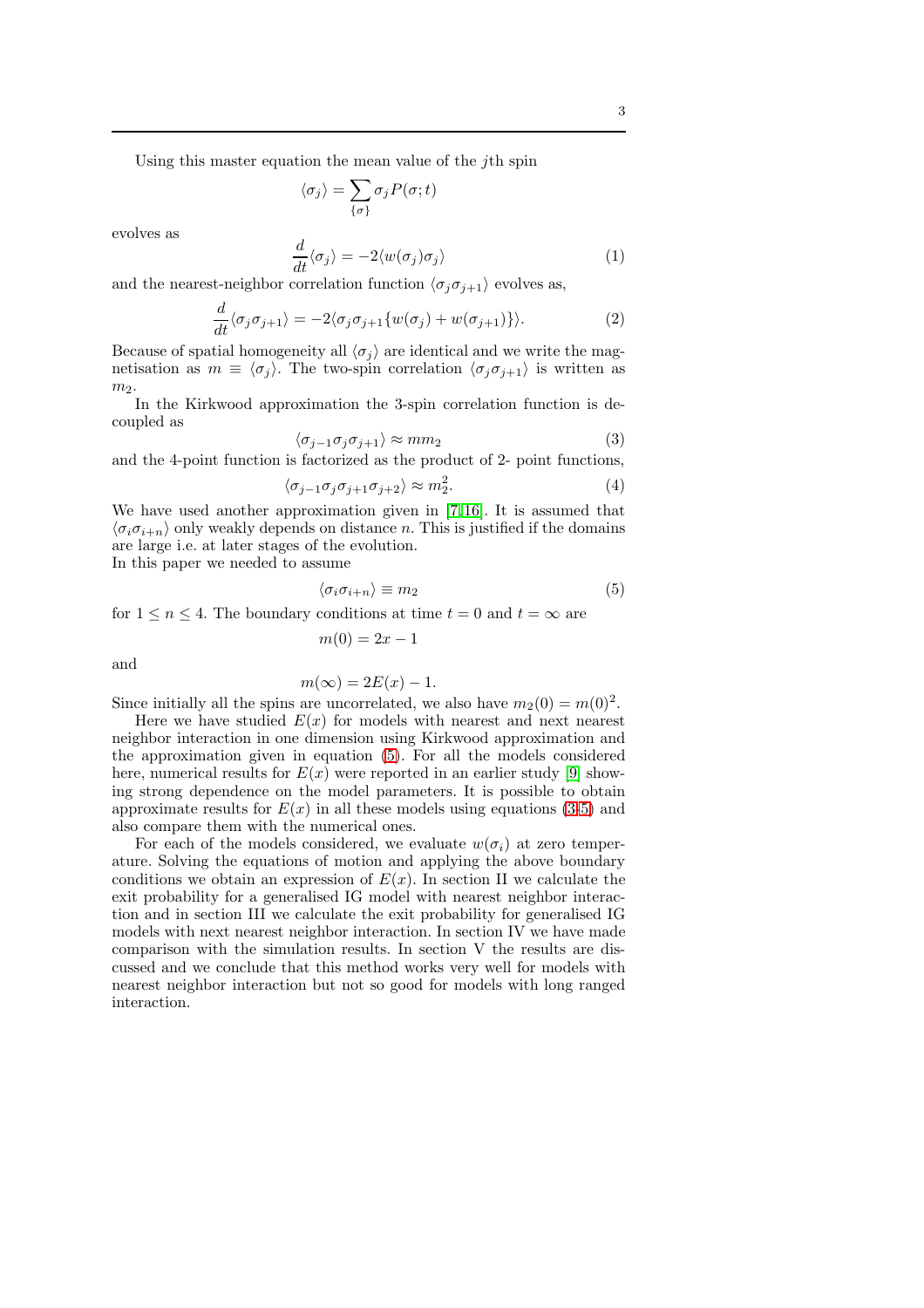# $2 W_0$  model with nearest neighbor interaction

The generalised IG model with nearest neighbor interaction considered here is called the  $W_0$  model [\[18\]](#page-13-1). In the  $W_0$  model at zero temperature, the central spin  $\sigma_i$  is flipped with probability  $W_0$  when the sum of the neighboring spins is zero, i.e.  $\sigma_{i-1} + \sigma_{i+1} = 0$ . Except this fact it is exactly like IG model with nearest neighbor interaction.  $W_0 = 1/2$  corresponds to original Glauber dynamics and  $W_0 = 1$  is the Metropolis rule.  $W_0 = 0$  is not allowed since this is the case of constrained zero temperature Glauber dynamics.

Here the flipping rate of  $\sigma_i$  can be written as,

<span id="page-3-4"></span>
$$
w(\sigma_i) = \frac{1}{4} [1 + 2W_0 - \sigma_i(\sigma_{i+1} + \sigma_{i-1}) + (1 - 2W_0)\sigma_{i+1}\sigma_{i-1}].
$$
 (6)

The details of the derivation of the spin flip rate is given in Appendix [A.](#page-11-0)

Using the expression for transition rate in equation [\(1\)](#page-2-2) we have,

$$
\frac{d}{dt}\langle \sigma_j \rangle = -\frac{1}{2} [\langle \sigma_j \rangle + 2W_0 \langle \sigma_j \rangle - \langle \sigma_{j+1} \rangle \n- \langle \sigma_{j-1} \rangle + \langle \sigma_j \sigma_{j+1} \sigma_{j-1} \rangle - 2W_0 \langle \sigma_j \sigma_{j+1} \sigma_{j-1} \rangle].
$$
\n(7)

From equation [\(2\)](#page-2-3) we have,

<span id="page-3-3"></span>
$$
\frac{d}{dt}\langle \sigma_j \sigma_{j+1} \rangle = -\frac{1}{2} [2(1+2W_0)\langle \sigma_j \sigma_{j+1} \rangle - 2 \n- 2\langle \sigma_{j+1} \sigma_{j-1} \rangle + 2(1-2W_0)\langle \sigma_j \sigma_{j-1} \rangle]
$$
\n(8)

Using all the approximations mentioned in section I we have,

<span id="page-3-1"></span>
$$
\frac{dm}{dt} = \frac{1}{2}m(1 - 2W_0)(1 - m_2)
$$
\n(9)

and

<span id="page-3-0"></span>
$$
\frac{dm_2}{dt} = 1 - m_2.
$$
 (10)

First we solve for eq. [\(10\)](#page-3-0). This gives

$$
m_2 = 1 - Ce^{-t}
$$

where  $C = 1 - m<sub>2</sub>(0)$ . Now inserting this into eq. [\(9\)](#page-3-1) we have for the average magnetisation,

$$
m = m(0) \exp\left(\frac{C}{2}(1 - 2W_0)\right) \exp\left(\frac{C}{2}(2W_0 - 1)e^{-t}\right).
$$
 (11)

,

Using the expressions for  $m(\infty)$  and  $m(0)$  and after some straightforward algebra we find the exit probability as,

<span id="page-3-2"></span>
$$
E(x) = \frac{1}{2} [1 + (2x - 1)e^{2x(1-x)(1-2W_0)}].
$$
 (12)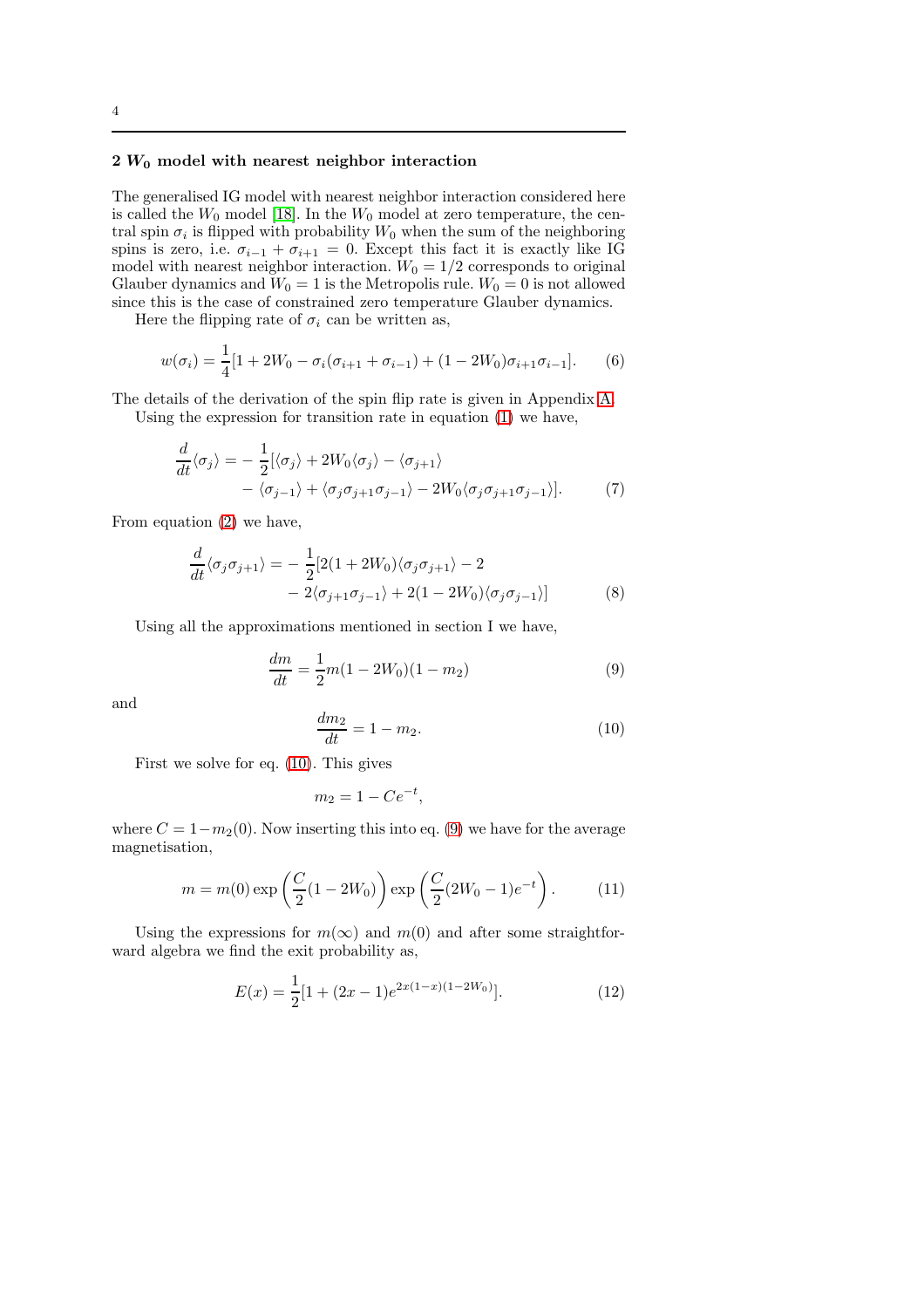### 3 Generalised Ising Glauber models with next nearest neighbor interaction

We consider two types of generalised IG model with next nearest neighbor interaction. The first type can be described by a Hamiltonian defined as,

<span id="page-4-0"></span>
$$
H = -J_1 \sum_i \sigma_i \sigma_{i+1} - J_2 \sum_i \sigma_i \sigma_{i+2} \tag{13}
$$

where  $J_1$  is the interaction strength with nearest neighbor and  $J_2$  is the interaction strength with next nearest neighbor and  $J_1, J_2 > 0$ . This can be called ferromagnetic asymmetric next nearest model or FA model as in [\[9\]](#page-12-8). The dynamics are different for the three cases,  $J_1 = J_2, J_1 > J_2$ and  $J_1$  <  $J_2$ . The cases  $J_1 = J_2$  and  $J_1 > J_2$  correspond to  $G(2)$  and  $C_2$  models of reference [\[9\]](#page-12-8). Under zero temperature dynamics here one can again calculate the flipping rate using Kirkwood approximation. We have studied the three different cases separately.

The second type of model is defined by a dynamical rule; actually we consider the  $W_0$  model with next nearest neighbor interaction. Dynamical rules here are exactly like the case  $J_1 = J_2$  [\(13\)](#page-4-0) except for the case  $\sum_{j=1}^{2} [\sigma_{i+j} + \sigma_{i-j}] = 0$ . In this case the central spin  $\sigma_i$  is flipped with probability  $W_0$ .

### 3.1 Case I : FA model with  $J_1 = J_2$

The flipping rate of a spin at site  $i$  for this case at zero temperature can be written as,

<span id="page-4-1"></span>
$$
w(\sigma_i) = \frac{1}{2} \left[ 1 - \frac{3}{8} \sigma_i (\sigma_{i-2} + \sigma_{i-1} + \sigma_{i+2} + \sigma_{i+1}) + \frac{1}{8} \sigma_i (\sigma_{i+1} \sigma_{i+2} \sigma_{i-2} + \sigma_{i-1} \sigma_{i+2} \sigma_{i-2} + \sigma_{i+1} \sigma_{i-1} \sigma_{i-2} + \sigma_{i+1} \sigma_{i+2} \sigma_{i-1}) \right].
$$
\n(14)

The detailed derivation of equation [\(14\)](#page-4-1) is given in Appendix [B.](#page-11-1)

Using the above expression for transition rate in equation [\(1\)](#page-2-2) we have,

$$
\frac{d}{dt}\langle\sigma_j\rangle = -\left[\langle\sigma_j\rangle - \frac{3}{8}(\langle\sigma_{j-2}\rangle + \langle\sigma_{j-1}\rangle + \langle\sigma_{j+1}\rangle + \langle\sigma_{j+2}\rangle) + \frac{1}{8}(\langle\sigma_{j+1}\sigma_{j+2}\sigma_{j-2}\rangle + \langle\sigma_{j+2}\sigma_{j-2}\sigma_{j-1}\rangle + \langle\sigma_{j-2}\sigma_{j-1}\sigma_{j+1}\rangle + \langle\sigma_{j-1}\sigma_{j+1}\sigma_{j+2}\rangle)\right].
$$
\n(15)

From equation [\(2\)](#page-2-3) we have,

<span id="page-4-2"></span>
$$
\frac{d}{dt}\langle\sigma_j\sigma_{j+1}\rangle = -[2\langle\sigma_j\sigma_{j+1}\rangle - \frac{3}{4}(\langle\sigma_{j+1}\sigma_{j-2}\rangle + \langle\sigma_{j+1}\sigma_{j-1}\rangle + 1 \n+ \langle\sigma_{j+1}\sigma_{j+2}\rangle) + \frac{1}{4}(\langle\sigma_{j+2}\sigma_{j-2}\rangle + \langle\sigma_{j+2}\sigma_{j-2}\sigma_{i+1}\sigma_{i-1}\rangle \n+ \langle\sigma_{j-2}\sigma_{j-1}\rangle + \langle\sigma_{j-1}\sigma_{j+2}\rangle)].
$$
\n(16)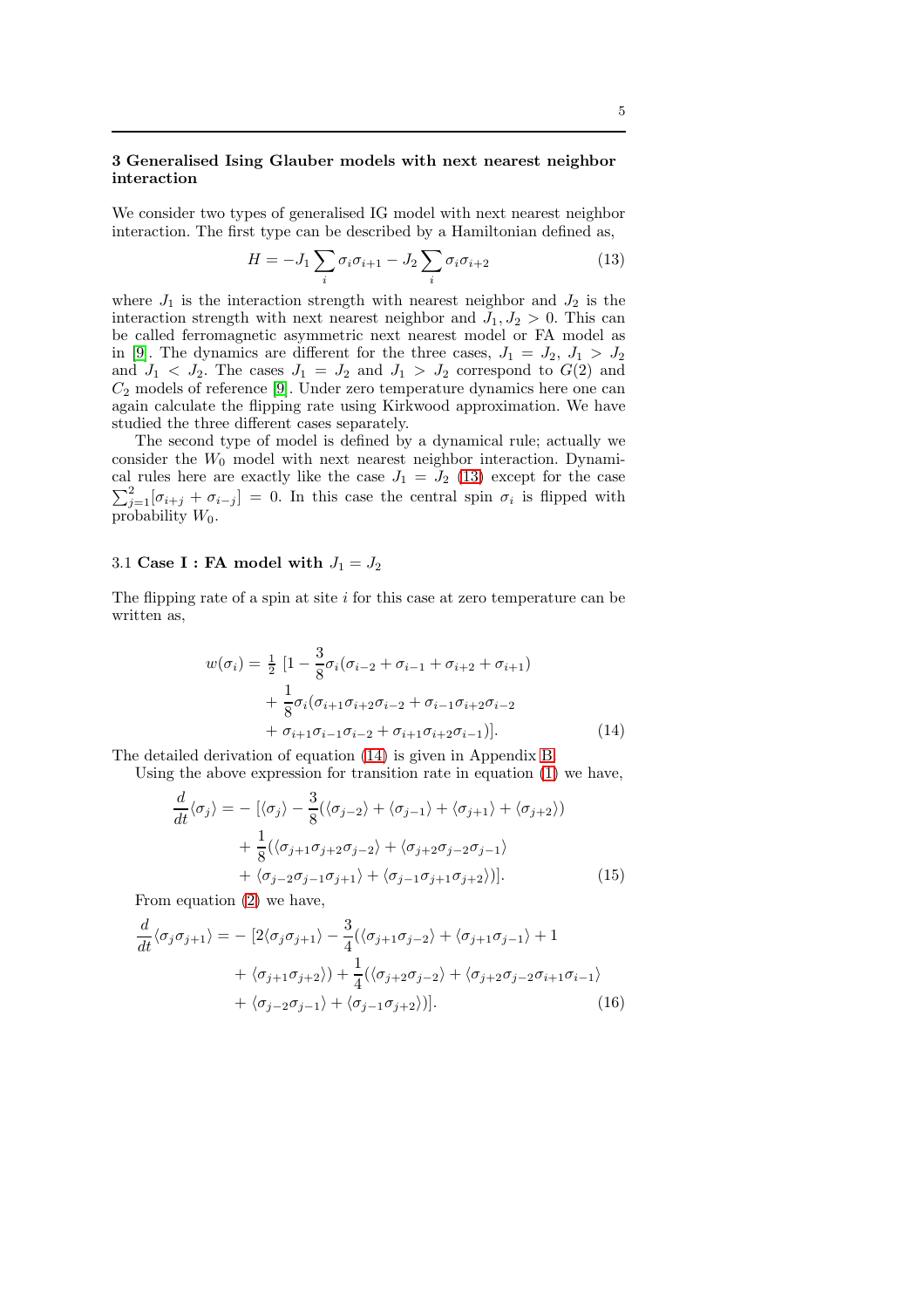

<span id="page-5-2"></span>**Fig. 1** Exit probability for  $W_0$  model with nearest neighbor interaction with  $W_0 =$ 0.75 (left) and  $W_0 = 0.35$  (right). KA indicates Kirkwood approximating in all the diagrams.

Proceeding as before we have the rate equations for  $m$  and  $m_2$  as,

<span id="page-5-1"></span>
$$
\frac{dm}{dt} = \frac{m}{2}(1 - m_2) \tag{17}
$$

and

<span id="page-5-0"></span>
$$
\frac{dm_2}{dt} = -\frac{1}{4}[(1+m_2)^2 - 4].\tag{18}
$$

Solving eq. [\(18\)](#page-5-0) and using the initial conditions we have,

$$
m_2 = \frac{3e^{-t} + C}{C - e^{-t}},
$$

where  $C = \frac{m_2(0)+3}{m_2(0)-1}$  $\frac{m_2(0)+3}{m_2(0)-1}$ . Now inserting this into eq. [\(17\)](#page-5-1) we get for the average magnetisation,

$$
m = \frac{16m(0)}{(m(0)^2 - 1)^2} \frac{1}{(C - e^{-t})^2}.
$$
\n(19)

The exit probability is obtained following some simple algebraic steps as,

<span id="page-5-3"></span>
$$
E(x) = \frac{x^4 - 2x^3 + 3x^2}{2(x^2 - x + 1)^2}.
$$
\n(20)

# 3.2 Case II : FA model with  $J_1 > J_2$

In this case the flipping rate for the ith spin can be written as,

$$
w(\sigma_i) = \frac{1}{2} \left[ 1 - \frac{1}{2} \sigma_i (\sigma_{i+1} + \sigma_{i-1}) - \frac{1}{4} \sigma_i (\sigma_{i+2} + \sigma_{i-2}) + \frac{1}{4} \sigma_i \sigma_{i+1} \sigma_{i-1} (\sigma_{i+2} + \sigma_{i-2}) \right].
$$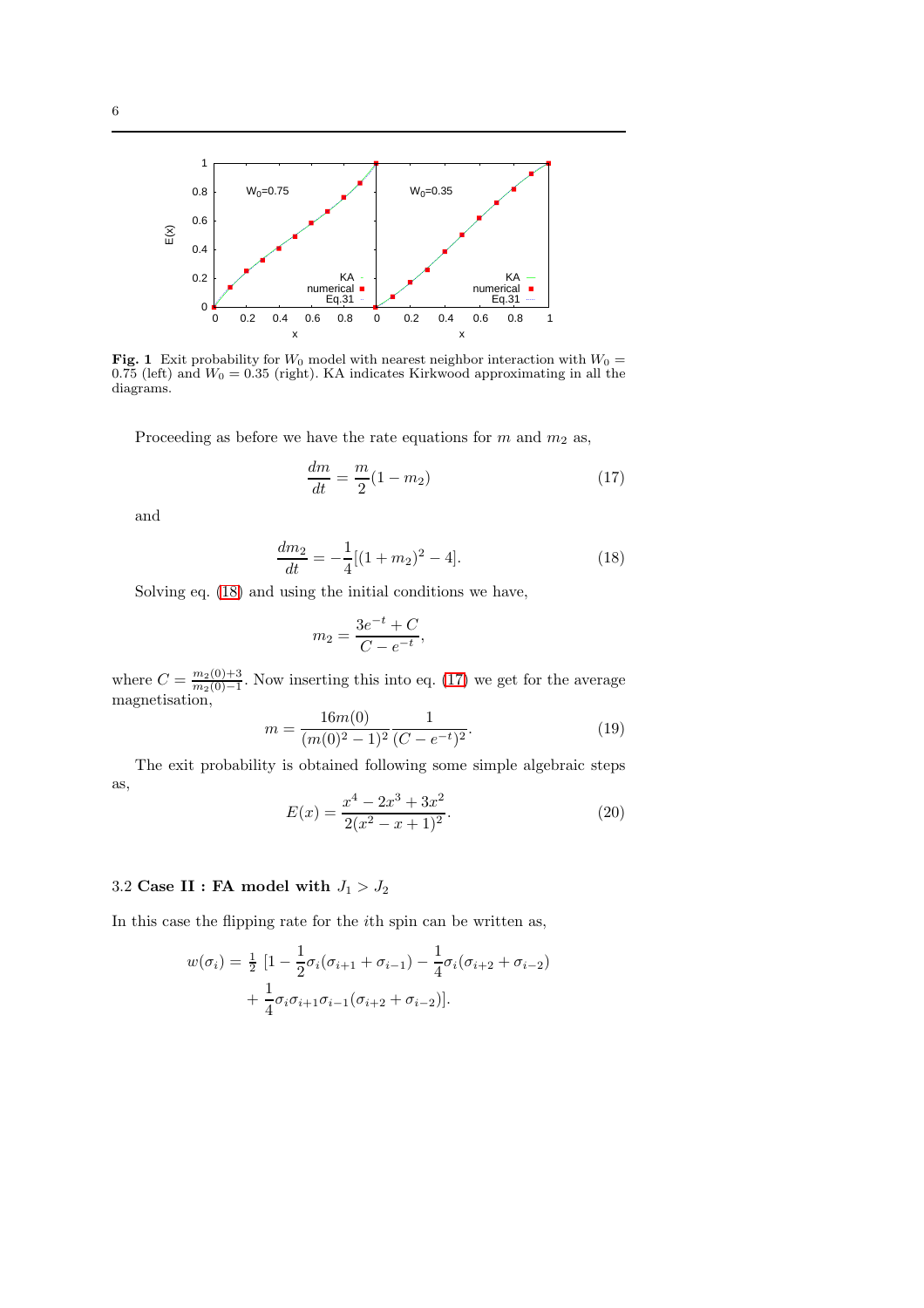

<span id="page-6-3"></span>Fig. 2 Difference between the exit probability obtained from numerical simulation and the one predicted by eq.  $(12)$  and eq.  $(31)$  for the  $W_0$  model with nearest neighbor interaction.

Using this transition rate and following the same procedure the rate equations for the average magnetisation  $m$  and nearest-neighbor spin correlation  $m_2$  are obtained as,

<span id="page-6-1"></span>
$$
\frac{dm}{dt} = \frac{1}{2}m(1 - m_2)
$$
\n(21)

and

<span id="page-6-0"></span>
$$
\frac{dm_2}{dt} = 1 - m_2. \t\t(22)
$$

Solving eq. [\(22\)](#page-6-0) we have  $m_2 = 1 - Ce^{-t}$ , where  $C = 1 - m_2(0)$ . Hence we get from eq. [\(21\)](#page-6-1)

$$
m = m(0) \exp\left(\frac{1 - m(0)^2}{2}\right) \frac{1}{\exp(\frac{C}{2}e^{-t})}.
$$

After some straightforward steps we have,

<span id="page-6-4"></span>
$$
E(x) = \frac{1}{2} \left[ 1 + (2x - 1)e^{2x(1-x)} \right].
$$
 (23)

# 3.3 Case III : FA model with  $J_1 < J_2$

For FA model with  $J_1 < J_2$ , the flipping rate for the *i*th spin at zero temperature is given by,

$$
w(\sigma_i) = \frac{1}{2} \left[ 1 - \frac{1}{4} \sigma_i (\sigma_{i+1} + \sigma_{i-1}) - \frac{1}{2} \sigma_i (\sigma_{i+2} + \sigma_{i-2}) + \frac{1}{4} \sigma_i \sigma_{i+2} \sigma_{i-2} (\sigma_{i+1} + \sigma_{i-1}) \right].
$$

The rate equations for this case are as follows,

<span id="page-6-2"></span>
$$
\frac{dm}{dt} = \frac{1}{2}m(1 - m_2)
$$
 (24)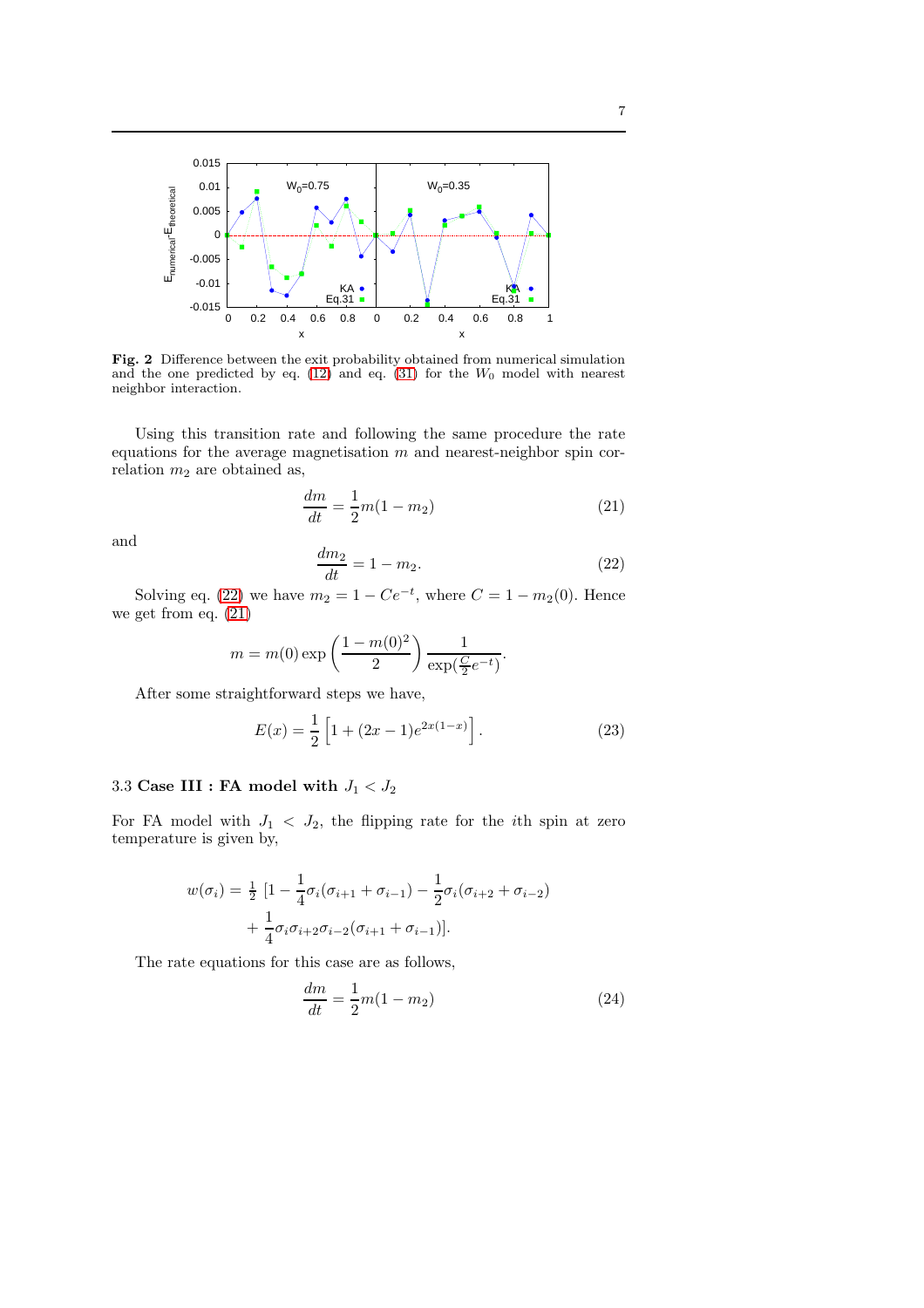

Fig. 3 Exit probability for models with next nearest neighbor interaction.

<span id="page-7-2"></span>

<span id="page-7-3"></span>Fig. 4 Difference between the exit probability obtained from numerical simulation and the one predicted by Kirkwood approximation (KA) and universal form (eq. [31\)](#page-9-0) for FA model with  $J_1 = J_2$ ,  $J_1 > J_2$  and  $J_1 < J_2$ .

and

<span id="page-7-0"></span>
$$
\frac{dm_2}{dt} = \frac{1}{2}(1 - m_2^2). \tag{25}
$$

Solving eq. [\(25\)](#page-7-0) we have  $m_2 = \frac{e^t - C}{e^t + C}$ , where  $C = \frac{1 - m_2(0)}{1 + m_2(0)}$ . Inserting  $m_2$ in eq. [\(24\)](#page-6-2) we have

$$
m = m(0) \frac{1 + C}{1 + Ce^{-t}},
$$

and we finally get

<span id="page-7-1"></span>
$$
E(x) = \frac{x^2}{x^2 + (1 - x)^2}.
$$
\n(26)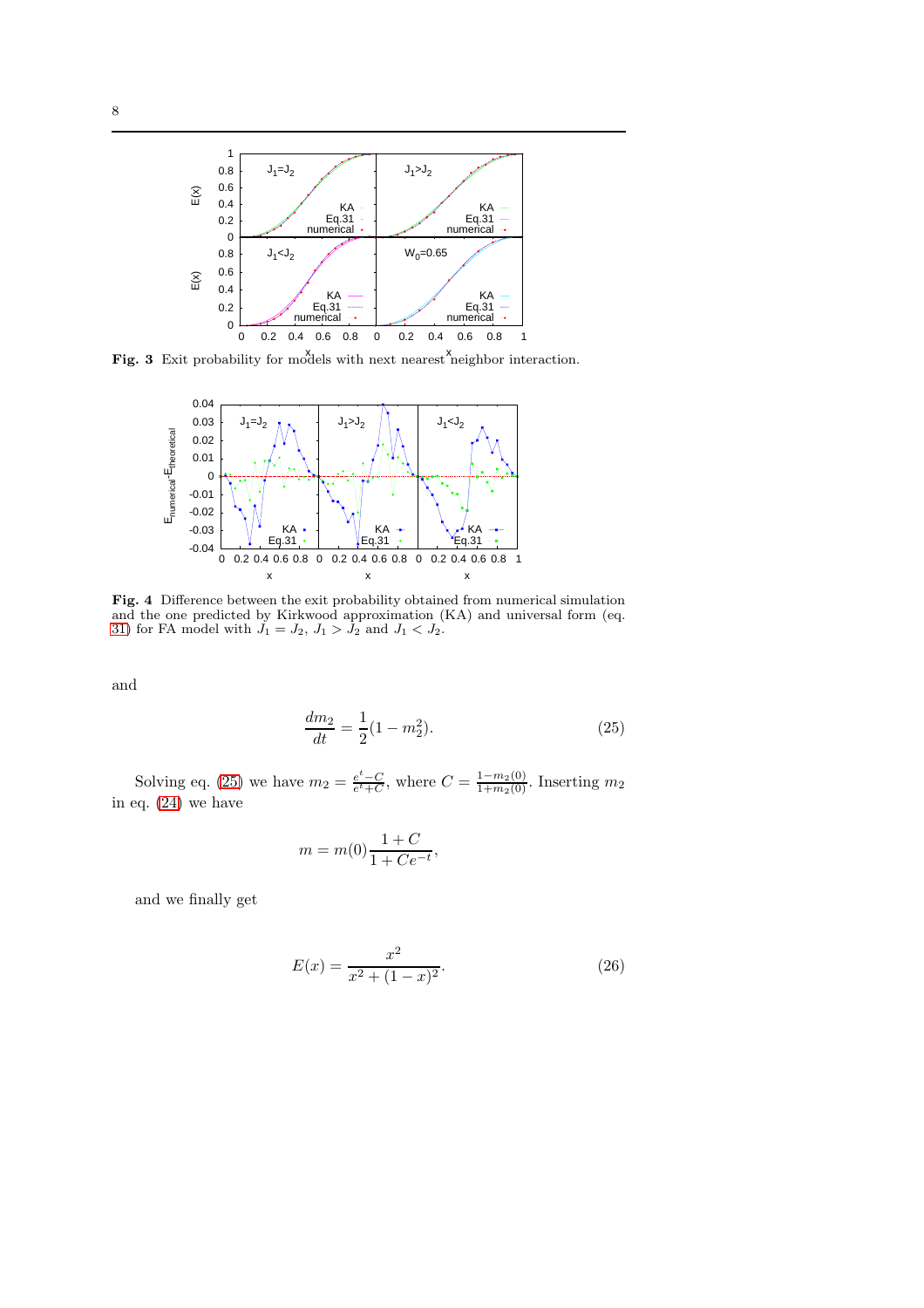

<span id="page-8-2"></span>Fig. 5 Difference between the exit probability obtained from numerical simulation and the one predicted by Kirkwood approximation (KA) and universal form (eq. [31\)](#page-9-0) for  $W_0$  model with next nearest neighbor interaction.

# $3.4\,$   $W_0$  model with next nearest neighbor interaction

In this case the flipping rate can be written as,

$$
w(\sigma_i) = \frac{1}{8}(3W_0 + \frac{5}{2}) - \frac{3}{16}\sigma_i(\sigma_{i+1} + \sigma_{i+2} + \sigma_{i-1} + \sigma_{i-2})
$$
  
+ 
$$
\frac{1}{16}\sigma_i(\sigma_{i+1}\sigma_{i+2}\sigma_{i-2} + \sigma_{i-1}\sigma_{i+2}\sigma_{i-2}
$$
  
+ 
$$
\sigma_{i+1}\sigma_{i-1}\sigma_{i-2} + \sigma_{i+1}\sigma_{i+2}\sigma_{i-1})
$$
  
+ 
$$
\frac{1}{8}(\frac{1}{2} - W_0)(\sigma_{i+1}\sigma_{i+2} + \sigma_{i+1}\sigma_{i-2} + \sigma_{i+1}\sigma_{i-1})
$$
  
+ 
$$
\sigma_{i+2}\sigma_{i-2} + \sigma_{i+2}\sigma_{i-1} + \sigma_{i-1}\sigma_{i-2})
$$
  
+ 
$$
\frac{3}{8}(W_0 - \frac{1}{2})\sigma_{i+1}\sigma_{i+2}\sigma_{i-1}\sigma_{i-2}.
$$

We have the rate equations for  $m$  and  $m<sub>2</sub>$  using this flipping rate as,

<span id="page-8-1"></span>
$$
\frac{dm}{dt} = m\left[\left(\frac{7}{8} - \frac{3}{4}W_0\right) + \left(\frac{3}{2}W_0 - \frac{5}{4}\right)m_2 + \frac{3}{4}\left(\frac{1}{2} - W_0\right)m_2^2\right] \tag{27}
$$

and

<span id="page-8-0"></span>
$$
\frac{dm_2}{dt} = \frac{1}{4} [4 - (1 + m_2)^2].
$$
\n(28)

Here we have factorized the 5-point correlation function  $\langle \sigma_i \sigma_{i+1} \sigma_{i+2} \sigma_{i-1} \sigma_{i-2} \rangle$ into  $mm_2^2$  while writing down  $\frac{dm}{dt}$ .

Now solving the eq. [\(28\)](#page-8-0) we have  $m_2 = \frac{e^t - 3C}{e^t + C}$ , where  $C = \frac{1 - m_2(0)}{3 + m_2(0)}$  and using this expression for  $m_2$  we have from eq. [\(27\)](#page-8-1),

$$
m = C_1 (1 + Ce^{-t})^{(12W_0 - 8)} e^{\frac{C(6 - 12W_0)}{e^t + C}}, \tag{29}
$$

where  $C_1 = \frac{m(0)}{(1+C)(12W_0-8)}$  $\frac{m(0)}{(1+C)^{(12W_0-8)}\exp\left(\frac{C(6-12W_0)}{1+C}\right)}.$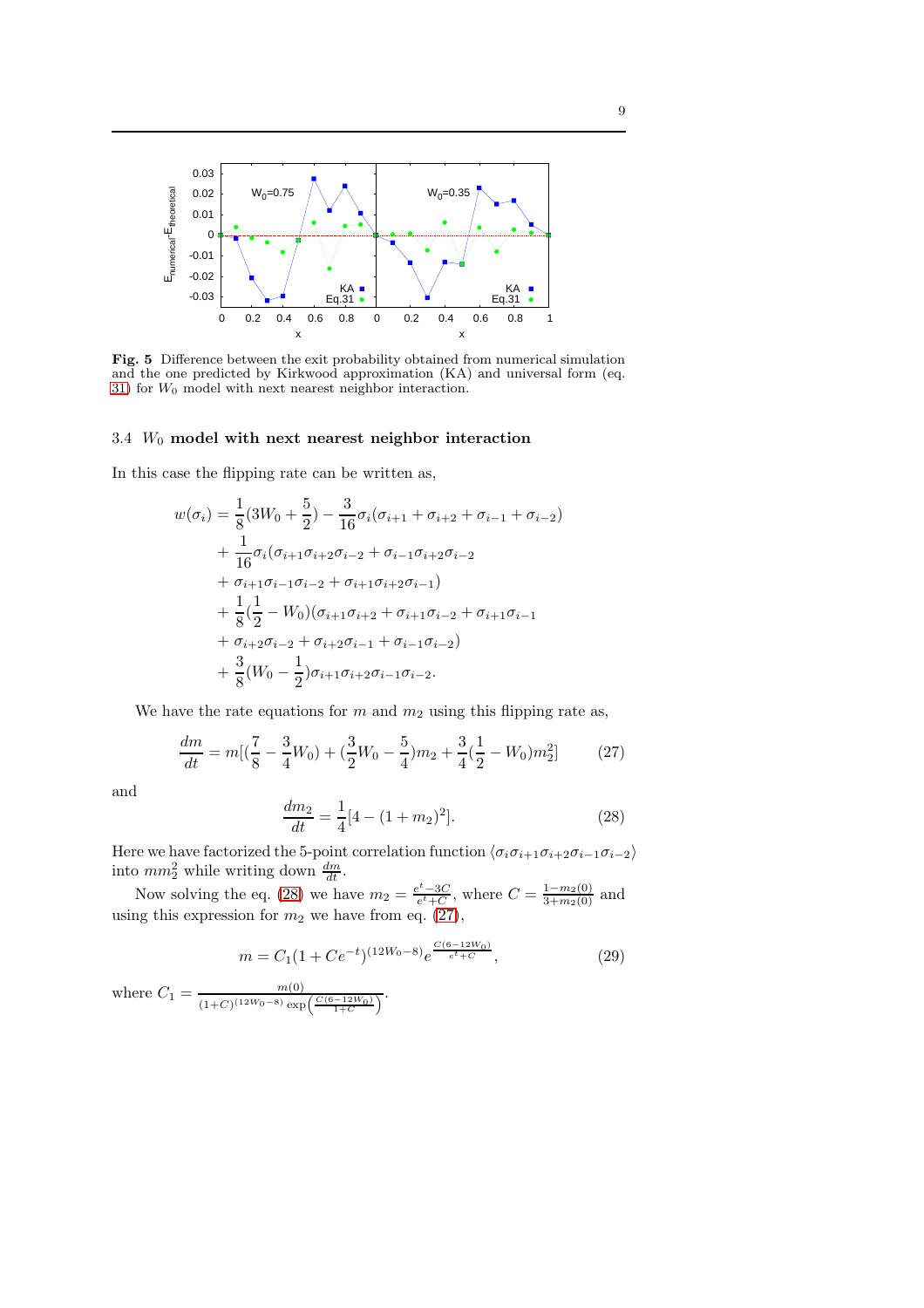Then following the same procedure as above we find  $E(x)$  as,

<span id="page-9-1"></span>
$$
E(x) = \frac{1}{2} [1 + (2x - 1)
$$
  

$$
(x^2 - x + 1)^{(12W_0 - 8)} e^{6x(1 - x)(2W_0 - 1)}].
$$
 (30)

### 4 Simulation results and comparison

Earlier simulations [\[9\]](#page-12-8) made for the five cases discussed in this paper suggested that the exit probability has a general form given by

<span id="page-9-0"></span>
$$
E(x) = x^{\alpha}/[x^{\alpha} + (1-x)^{\alpha}].
$$
\n(31)

In [\[6\]](#page-12-5) only the  $J_1 = J_2$  case (eq. [13\)](#page-4-0) was considered which also yielded the same form with  $\alpha = 2$ , agreeing with the result obtained later in [\[9\]](#page-12-8). We find that for the  $W_0$  model with nearest neighbor interaction, both eq. [\(31\)](#page-9-0) and the Kirkwood approach eq. [\(12\)](#page-3-2) fit the data quite well (fig. [1\)](#page-5-2) and the differences between these two forms and the simulation data plotted against  $x$  (Fig. [2\)](#page-6-3) do not show any systematic variation. Also the magnitude of the variations for both are of the same order ( $\leq 0.015$ ).

Comparing the simulation results in the cases when interaction upto second neighbor is considered with equations [\[20,](#page-5-3) [23,](#page-6-4) [26,](#page-7-1) [30\]](#page-9-1) obtained using Kirkwood approximation, we note that there is a considerable difference between the two results and also the fact that the fitting with eq. [\(31\)](#page-9-0) is definitely better (Fig. [3\)](#page-7-2). The difference between the simulation result and the analytical formula obtained using Kirkwood approximation plotted against x shows systematic variations (Figures [4](#page-7-3) and [5\)](#page-8-2) as was observed in [\[13,](#page-12-12)15] for the nonlinear q voter model. Here the magnitude of variations for Kirkwood approach  $(< 0.04$ ) is much larger compared to those for the form given in eq. [\(31\)](#page-9-0) which have maximum value  $\sim$  0.02. Although for the  $J_1 < J_2$  case we find a form for  $E(x)$  (eq. [26\)](#page-7-1) which has the same form as eq. [\(31\)](#page-9-0), the exponent  $\alpha$  is quite different. For  $J_1 > J_2$  and  $J_1 < J_2$  the exponents  $\alpha$  estimated were  $1.85 \pm 0.03$  and  $2.24 \pm 0.04$  respectively [\[9\]](#page-12-8).

Simulation data shown in all the figures are from reference [\[9\]](#page-12-8). The simulation data do not show any appreciable system size dependence.

#### 5 Summary and discussions

In this paper, we have derived analytical expressions for the exit probability for generalised Ising Glauber models in one dimension. We have used Kirkwood approximation together with an additional approximation following [\[7,](#page-12-6) [16\]](#page-12-15) to derive the results. The models considered here involve either nearest neighbour interaction or both nearest and next nearest neighbour interactions. The analytical results are compared with earlier results obtained by numerical simulations reported in [\[6,](#page-12-5) [9\]](#page-12-8).

The Kirkwood approximation scheme presented here appears to be very efficient for models with nearest neighbour interaction. Although mathematically eq. [\(31\)](#page-9-0) and eq. [\(12\)](#page-3-2) cannot be reduced to the same form, it is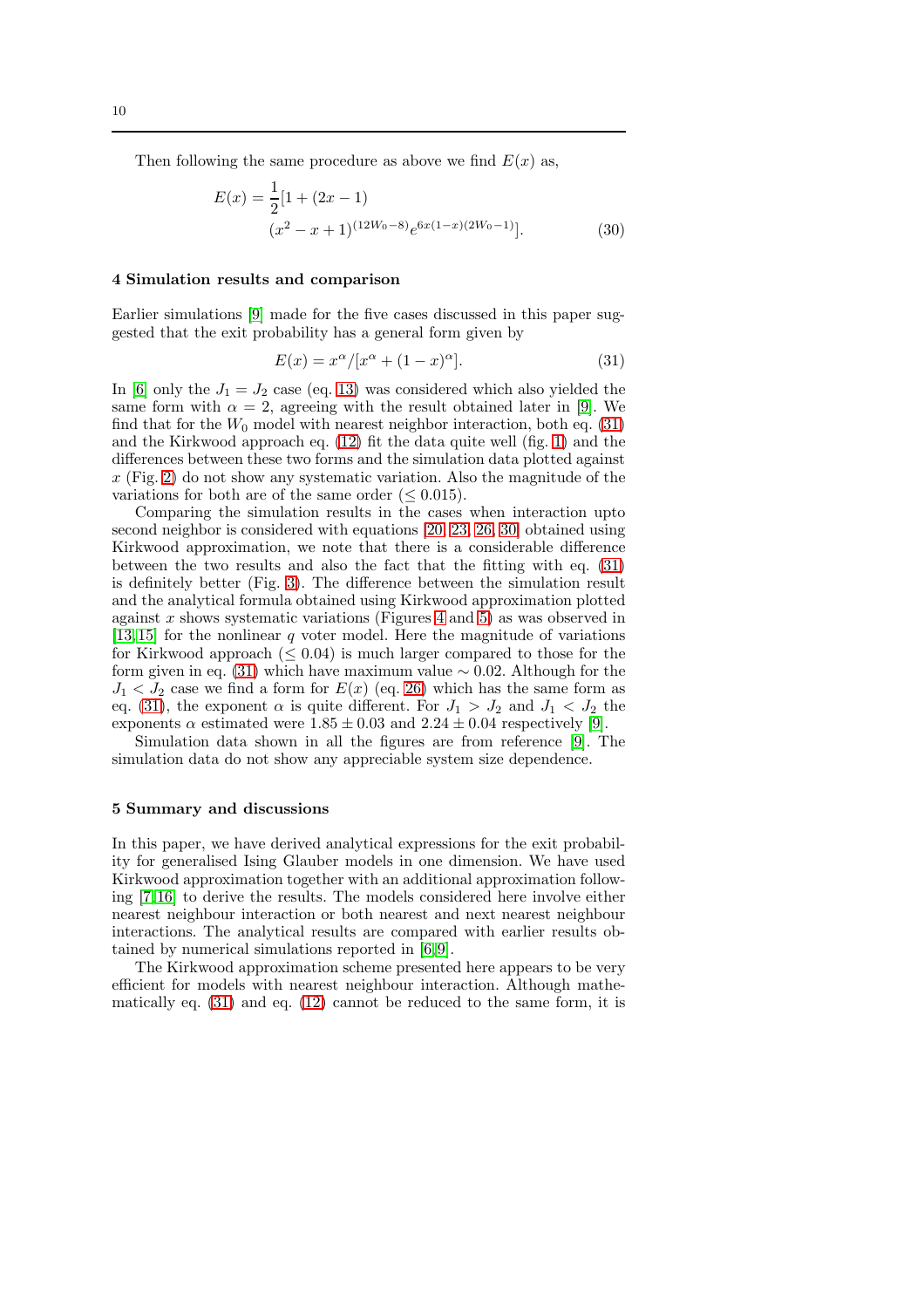interesting to note that their behaviour is almost indistinguishable for any  $W_0$  in general (figures [1](#page-5-2) and [2\)](#page-6-3) and it is difficult to conclude which expression fits the data better. For  $W_0 > \frac{1}{2}$ , one can simplify eq. [\(12\)](#page-3-2) as the exponential function is less than 1. We take the example of  $\hat{W}_0 = 1$ . Here the numerical simulation fits eq. [\(31\)](#page-9-0) with  $\alpha = 0.7$ . Eq. [\(12\)](#page-3-2) for  $W_0 = 1$ can be written as

<span id="page-10-0"></span>
$$
E(x) = \frac{1}{2} [1 + (2x - 1)e^{-2x(1-x)}]
$$
  
= 
$$
\frac{1}{2} [1 + \frac{2x - 1}{1 + 2x(1 - x) + 2x^2(1 - x)^2}].
$$
 (32)

The right hand side of eq. [\(32\)](#page-10-0) can be reduced to the form

$$
\frac{x^{0.7}}{x^{0.7} + (1-x)^{0.7}[(\frac{1-x}{x})^{0.3}(\frac{1+x+x^2-x^3}{x^3-2x^2+2})]}.
$$

The term within the third bracket is found to be very close to 1 except for  $x = 0$  and  $x = 1$  such that we find that effectively one gets a form as in eq. [\(31\)](#page-9-0) with  $\alpha = 0.7$ . However in general the two forms cannot be shown to be identical.

One may try to analyse the reasons behind the failure of KA (along with eq.  $(5)$  for cases with second neighbor interaction. The first step, that of decomposing three spin correlations has been employed in both nearest neighbor and next nearest neighbor cases. In fact in the  $W_0$  model with next nearest neighbor interaction, we have extended this for 5 spin correlations as well. The other assumption of approximating any 2-point correlation as  $m_2$  (eq. [5\)](#page-2-0) has also been employed in both; however  $n \leq 2$  for the nearest neighbor case (eq. [\(8\)](#page-3-3)) while for the next nearest neighbor cases, we use this approximation for  $n = 3$  and 4 as well (eq. [\(16\)](#page-4-2)). Using this approximation (eq. [5\)](#page-2-0) for values of  $n > 2$  as well as using equations [\(3\)](#page-2-1) and [\(4\)](#page-2-4) coming from KA may appear to be conflicting unless a mean field scenario is valid. The fact is the combination of approximations  $(3)$ ,  $(4)$  and  $(5)$  yield results which deviate considerably in the next nearest neighbor cases. Apparently this is consistent with the fact that applying equation [\(5\)](#page-2-0) for  $n > 2$  is responsible for the error and the mean field scenario cannot be true as the models are short range in nature (even when the range of interaction is extended to next nearest neighbor). A remedy for this could be to introduce new variables  $m_n = \langle \sigma_i \sigma_{i+n} \rangle$  for  $n > 2$ , however, that would complicate the method to a large extent. At present, we believe this is the best possible way to study  $E(x)$  analytically.

If we look at figures [4](#page-7-3) and [5,](#page-8-2) we see that deviations  $(|E_{numerical} E_{theoretical}$ ) for the FA model are more compared to the  $W_0$  model with next nearest neighbor interaction. The difference in these two models is that  $W_0$  model is more deterministic in nature. Although a further decoupling scheme is employed for the  $W_0$  model, the fact that the deviations are still less than that in FA indicates that this is not affecting the results to a large extent. The stochasticity in FA therefore appears to be responsible for the larger errors.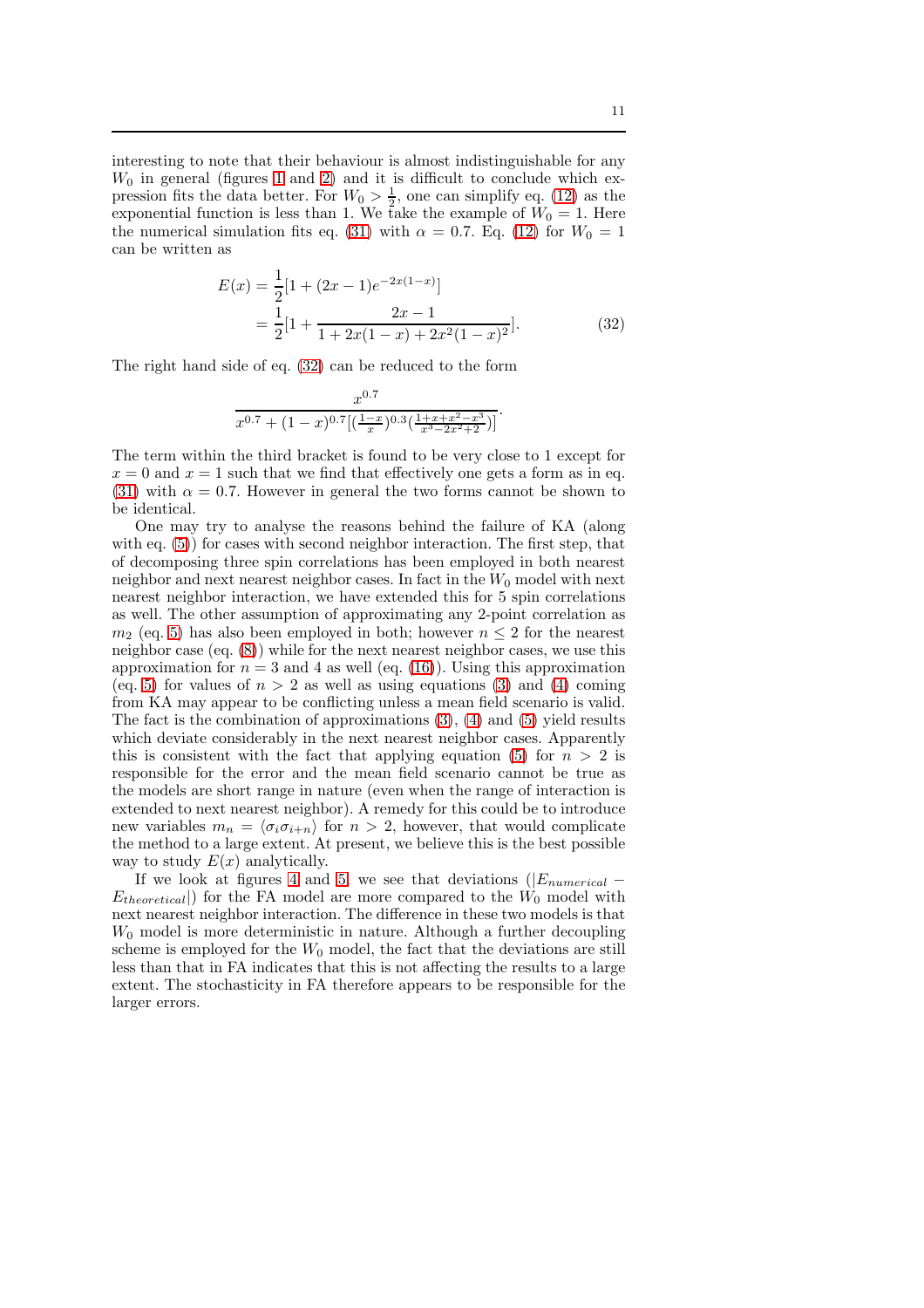In conclusion, we find that although the KA is not very well understood, it is possible to arrive at analytical expressions for exit probability using it in various short range models. The method works very well for models with nearest neighbor interaction as shown by the agreement with numerical results. Also, we show that the question of existence of a universal expression for exit probability [\[9\]](#page-12-8), even for nearest neighbor models, is reopened. For long ranged models, however, one needs to improve the approximation which may be a topic for future research.

Acknowledgements We acknowledge Soumyajyoti Biswas for a critical reading of the draft version of the manuscript. We also thank Soham Biswas for discussions. PR acknowledges financial support from University Grant Commission. PS acknowledges financial support from CSIR project.

### Appendix

### <span id="page-11-0"></span>A Detailed derivation of spin flip rate for  $W_0$  model with nearest neighbor interaction

The most general spin flip rate for models with only nearest neighbor interaction satisfies the following natural requirements: [\[19\]](#page-13-2)

- 1. Locality: Since it involves only nearest neighbor interaction, the spin flip rates should also depend only on the nearest neighbor of each spin. Thus,  $w(\sigma_i)$  =  $w(\sigma_{i-1}, \sigma_i, \sigma_{i+1}).$
- 2. Left/right symmetry: Invariance under the interchange  $i 1 \longrightarrow i + 1$ .

The most general flip rate that satisfies these conditions has the form,

$$
w(\sigma_i) = A + B\sigma_i(\sigma_{i-1} + \sigma_{i+1}) + C\sigma_{i-1}\sigma_{i+1}.
$$
\n(A.1)

Imposing the conditions of spin flipping for  $W_0$  model with nearest neighbor interaction we have the following three equations:

$$
A - 2B + C = 1,\tag{A.2}
$$

$$
A + 2B + C = 0 \tag{A.3}
$$

and

$$
A - C = W_0. \tag{A.4}
$$

Solving the above three equations the values of the constants are found to be  $A = \frac{1}{4}(1 + 2W_0)$ ,  $B = -\frac{1}{4}$ ,  $C = \frac{1}{4}(1 - 2W_0)$ . Thus the spin flip rate for  $W_0$  model with nearest neighbor interaction has a form given in equation [\(6\)](#page-3-4).

### <span id="page-11-1"></span>B Detailed derivation of spin flip rate for model with next nearest neighbor interaction

Invoking locality and left/right symmetry the most general spin flip rate for models with next nearest neighbor interaction has the form,

$$
w(\sigma_i) = A + B\sigma_i(\sigma_{i+1} + \sigma_{i-1}) + C\sigma_i(\sigma_{i+2} + \sigma_{i-2})
$$
  
+ 
$$
D\sigma_i(\sigma_{i+1}\sigma_{i+2}\sigma_{i-2} + \sigma_{i+1}\sigma_{i+2}\sigma_{i-1} + \sigma_{i+2}\sigma_{i-1}\sigma_{i-2})
$$
  
+ 
$$
\sigma_{i+1}\sigma_{i-1}\sigma_{i-2}) + E(\sigma_{i+1}\sigma_{i+2} + \sigma_{i+1}\sigma_{i-2} + \sigma_{i+1}\sigma_{i-1})
$$
  
+ 
$$
\sigma_{i+2}\sigma_{i-2} + \sigma_{i+2}\sigma_{i-1} + \sigma_{i-2}\sigma_{i-1}) + F\sigma_{i+1}\sigma_{i+2}\sigma_{i-1}\sigma_{i-2}.
$$
 (B.1)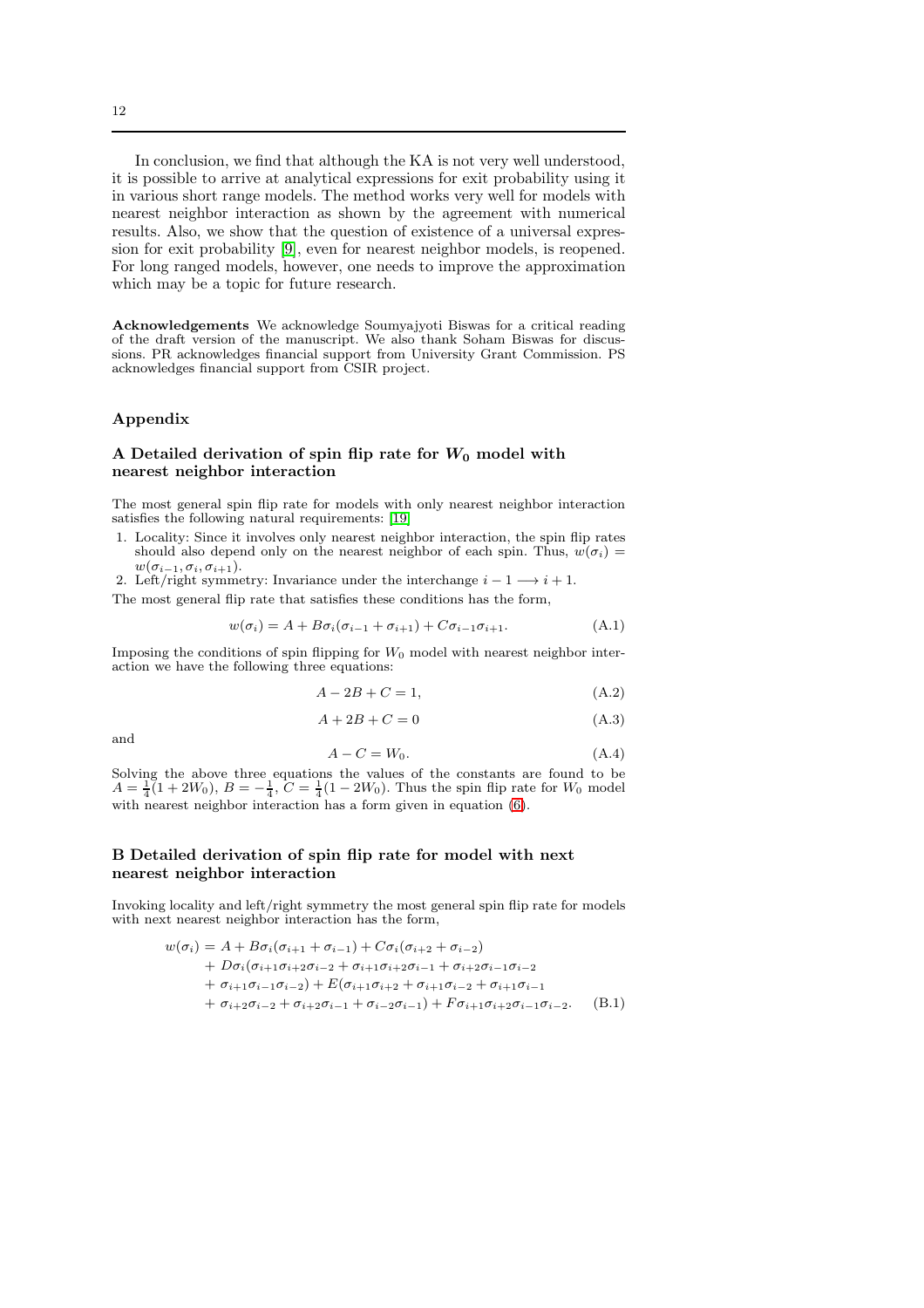$$
A + 2B + 2C + 4D + 6E + F = 0,
$$
 (B.2)

$$
A - 2B - 2C - 4D + 6E + F = 0,
$$
 (B.3)

$$
A + 2B - 2C - 2E + F = \frac{1}{2},
$$
 (B.4)

$$
A - 2B + 2C - 2E + F = \frac{1}{2},
$$
\n(B.5)

$$
A - 2B + 2D - F = 1
$$
 (B.6)

and

$$
A + 2B - 2D - F = 0.
$$
 (B.7)

Solving the above six equations we have,  $A = \frac{1}{2}$ ,  $B = C = -\frac{3}{16}$ ,  $D = \frac{1}{16}$ ,  $E = F =$ 0, which leads to the equation [\(14\)](#page-4-1) for the spin flip rate of FA model with  $J_1 = J_2$ . Similarly the spin flip rates for other models with next nearest neighbor interaction can also be obtained.

#### References

- <span id="page-12-1"></span><span id="page-12-0"></span>1. Liggett, T. M.: Interacting Particle Systems, Springer (1985).
- 2. Castellano, C., Fortunato, S. and Loreto, V.: Statistical physics of social dynamics, Rev. Mod. Phys. 81, 591 (2009).
- <span id="page-12-2"></span>3. Sen, P. and Chakrabarti, B. K.: Sociophysics: An Introduction, Oxford University Press, Oxford (2013).
- <span id="page-12-3"></span>4. Galam, S.: Sociophysics: A Physicist's Modeling of Psycho-political Phenomena (Understanding Complex Systems), Springer-Verlag: Berlin, (2012).
- <span id="page-12-4"></span>5. Sznajd-Weron, K. and Sznajd, J.: Sznajd model and its applications, Int. J. Mod. Phys. C 11, 1157 (2000).
- <span id="page-12-5"></span>6. Castellano, C. and Pastor-Satorras, R.: Irrelevance of information outflow in opinion dynamics models, Phys. Rev. E 83, 016113 (2011).
- <span id="page-12-6"></span>7. Slanina, F., Sznajd-Weron, K. and Przybyla, P.: Some new results on onedimensional outflow dynamics, Europhys. Lett. 82, 18006 (2008).
- <span id="page-12-7"></span>8. Lambiotte, R. and Redner, S.: Dynamics of non-conservative voters, Europhys. Lett. 82, 18007 (2008).
- <span id="page-12-8"></span>9. Roy, P., Biswas, S. and Sen, P.: Exit probability in inflow dynamics: Nonuniversality induced by range, asymmetry, and fluctuation, Phys. Rev. E 89, 030103 (R) (2014).2014
- <span id="page-12-9"></span>10. Galam, S. and Martins, A. C. R.: Pitfalls driven by the sole use of local updates in dynamical systems, Europhys. Lett. 95, 48005 (2011), and references therein.
- <span id="page-12-10"></span>11. Biswas, S., Sinha, S. and Sen, P.: Opinion dynamics model with weighted influence: Exit probability and dynamics, Phys. Rev. E 88, 022152 (2013).
- <span id="page-12-11"></span>12. Roy, P., Biswas, S. and Sen, P.: Universal features of exit probability in opinion dynamics models with domain size dependent dynamics, [arXiv:1403.2199](http://arxiv.org/abs/1403.2199) (accepted in J. Phys. A).
- <span id="page-12-12"></span>13. Timpanaro, A. M. and Prado, C. P. C.: Exit probability of the one-dimensional q-voter model: Analytical results and simulations for large networks, Phys. Rev. E 89, 052808 (2014).
- <span id="page-12-13"></span>14. Przybyla, P., Sznajd-Weron, K. and Tabiszewski, M.: Exit probability in a one-dimensional nonlinear q-voter model, Phys. Rev. E 84, 031117 (2011).
- <span id="page-12-14"></span>15. Timpanaro, A. M. and Galam, S.: An analytical expression for the exit probability of the q-voter model in one dimension, [arXiv:1408.2734](http://arxiv.org/abs/1408.2734) (2014).
- <span id="page-12-15"></span>16. Mobilia, M. and Redner, S.: Majority versus minority dynamics: Phase transition in an interacting two-state spin system, Phys. Rev. E 68, 046106 (2003).